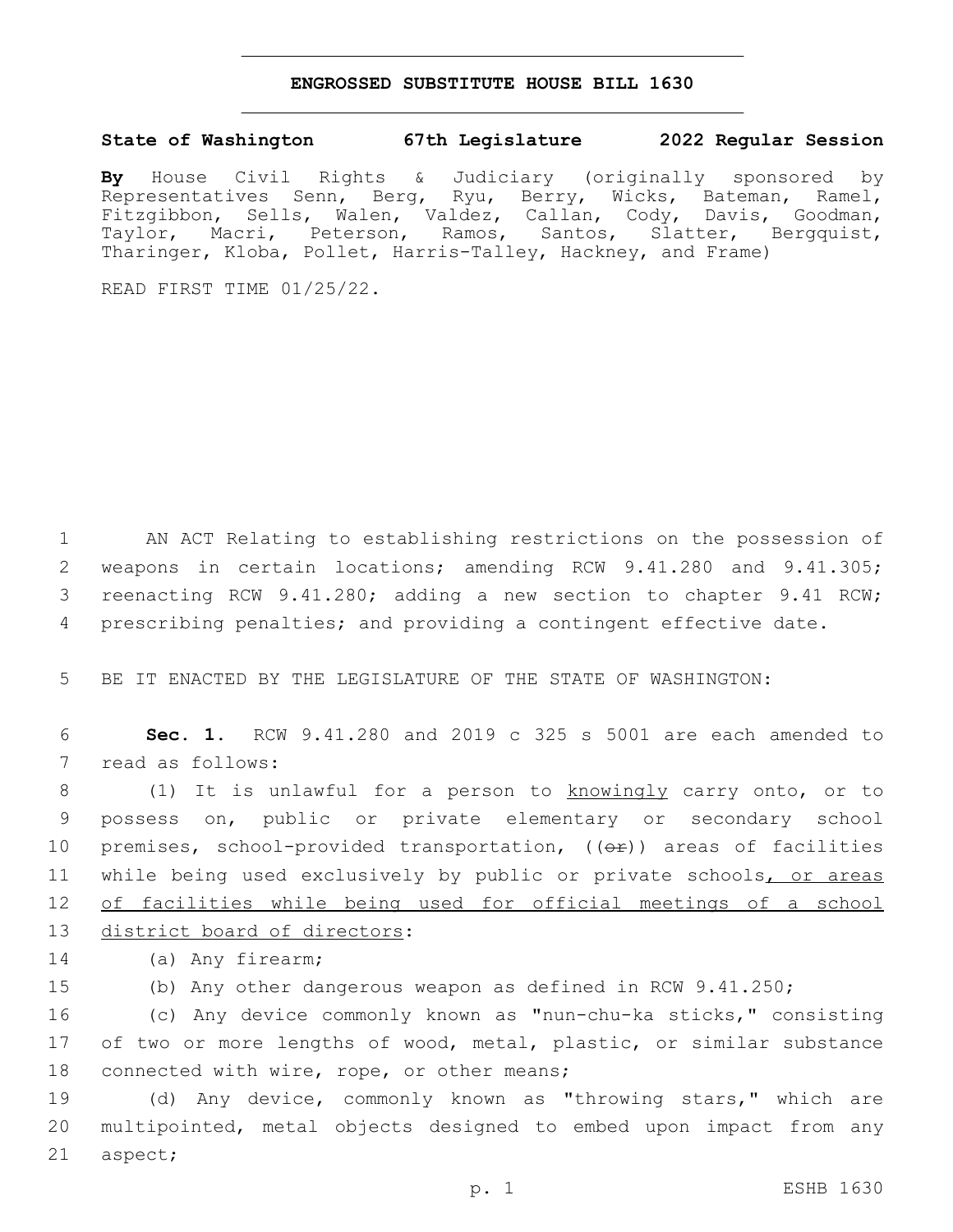(e) Any air gun, including any air pistol or air rifle, designed to propel a BB, pellet, or other projectile by the discharge of 3 compressed air, carbon dioxide, or other gas; or

 (f)(i) Any portable device manufactured to function as a weapon and which is commonly known as a stun gun, including a projectile stun gun which projects wired probes that are attached to the device that emit an electrical charge designed to administer to a person or an animal an electric shock, charge, or impulse; or

 (ii) Any device, object, or instrument which is used or intended to be used as a weapon with the intent to injure a person by an 11 electric shock, charge, or impulse.

 (2) Any such person violating subsection (1) of this section is guilty of a gross misdemeanor. If any person is convicted of a violation of subsection (1)(a) of this section, the person shall have his or her concealed pistol license, if any revoked for a period of three years. Anyone convicted under this subsection is prohibited from applying for a concealed pistol license for a period of three years. The court shall send notice of the revocation to the department of licensing, and the city, town, or county which issued 20 the license.

 Any violation of subsection (1) of this section by elementary or secondary school students constitutes grounds for expulsion from the state's public schools in accordance with RCW 28A.600.010. An appropriate school authority shall promptly notify law enforcement and the student's parent or guardian regarding any allegation or 26 indication of such violation.

 Upon the arrest of a person at least twelve years of age and not more than twenty-one years of age for violating subsection (1)(a) of this section, the person shall be detained or confined in a juvenile or adult facility for up to seventy-two hours. The person shall not be released within the seventy-two hours until after the person has been examined and evaluated by the designated crisis responder unless the court in its discretion releases the person sooner after a determination regarding probable cause or on probation bond or bail.

 Within twenty-four hours of the arrest, the arresting law enforcement agency shall refer the person to the designated crisis responder for examination and evaluation under chapter 71.05 or 71.34 RCW and inform a parent or guardian of the person of the arrest, detention, and examination. The designated crisis responder shall examine and evaluate the person subject to the provisions of chapter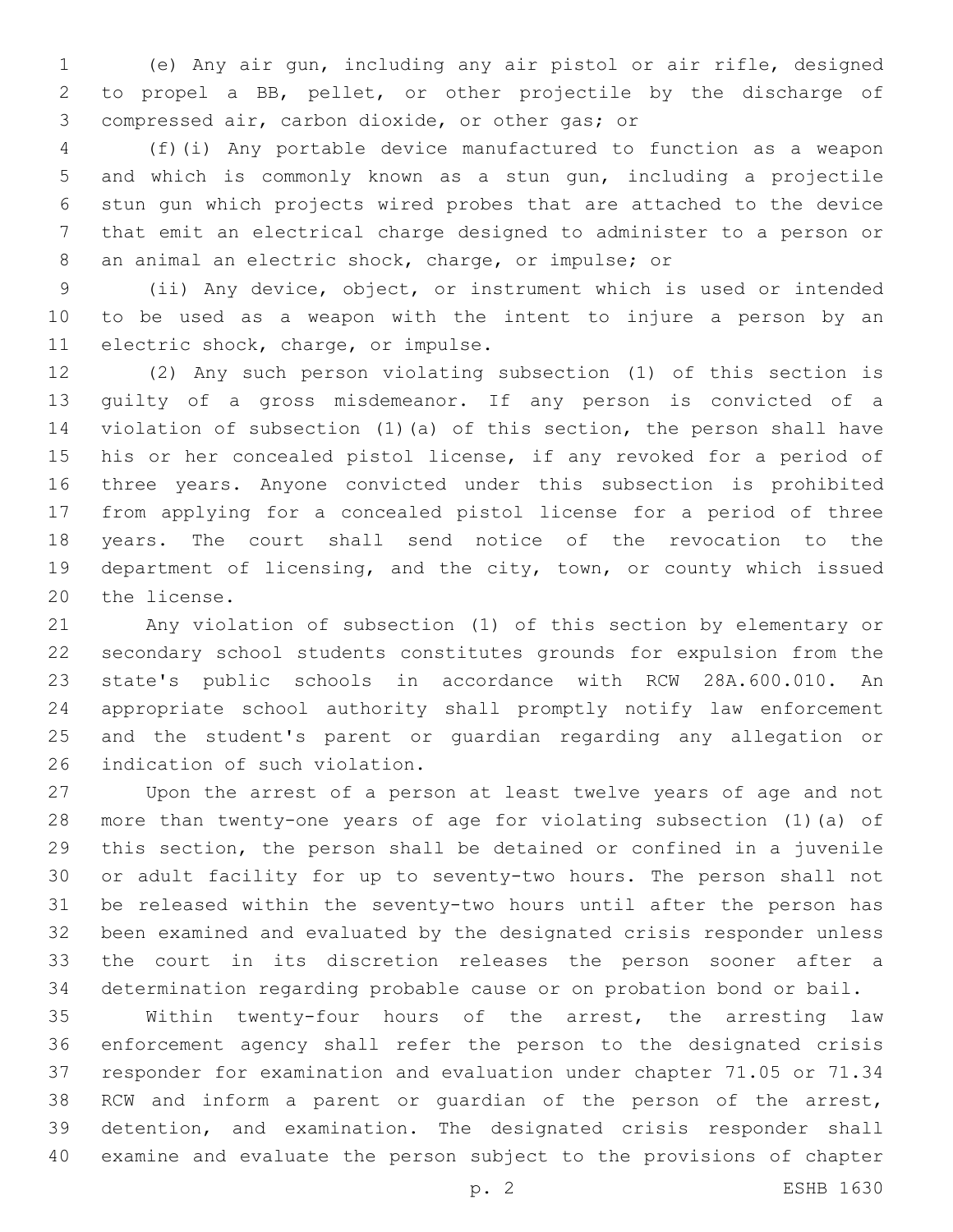71.05 or 71.34 RCW. The examination shall occur at the facility in which the person is detained or confined. If the person has been released on probation, bond, or bail, the examination shall occur 4 wherever is appropriate.

 Upon completion of any examination by the designated crisis responder, the results of the examination shall be sent to the court, and the court shall consider those results in making any 8 determination about the person.

 The designated crisis responder shall, to the extent permitted by law, notify a parent or guardian of the person that an examination and evaluation has taken place and the results of the examination. Nothing in this subsection prohibits the delivery of additional, appropriate mental health examinations to the person while the person 14 is detained or confined.

 If the designated crisis responder determines it is appropriate, the designated crisis responder may refer the person to the local behavioral health administrative services organization for follow-up services or other community providers for other services to the 19 family and individual.

(3) Subsection (1) of this section does not apply to:

 (a) Any student or employee of a private military academy when on 22 the property of the academy;

 (b) Any person engaged in military, law enforcement, or school district security activities. However, a person who is not a commissioned law enforcement officer and who provides school security services under the direction of a school administrator may not possess a device listed in subsection (1)(f) of this section unless he or she has successfully completed training in the use of such devices that is equivalent to the training received by commissioned 30 law enforcement officers;

 (c) Any person who is involved in a convention, showing, demonstration, lecture, or firearms safety course authorized by school authorities in which the firearms of collectors or instructors 34 are handled or displayed;

 (d) Any person while the person is participating in a firearms or air gun competition approved by the school or school district;

 (e) Any person in possession of a pistol who has been issued a license under RCW 9.41.070, or is exempt from the licensing requirement by RCW 9.41.060, while picking up or dropping off a 40 student;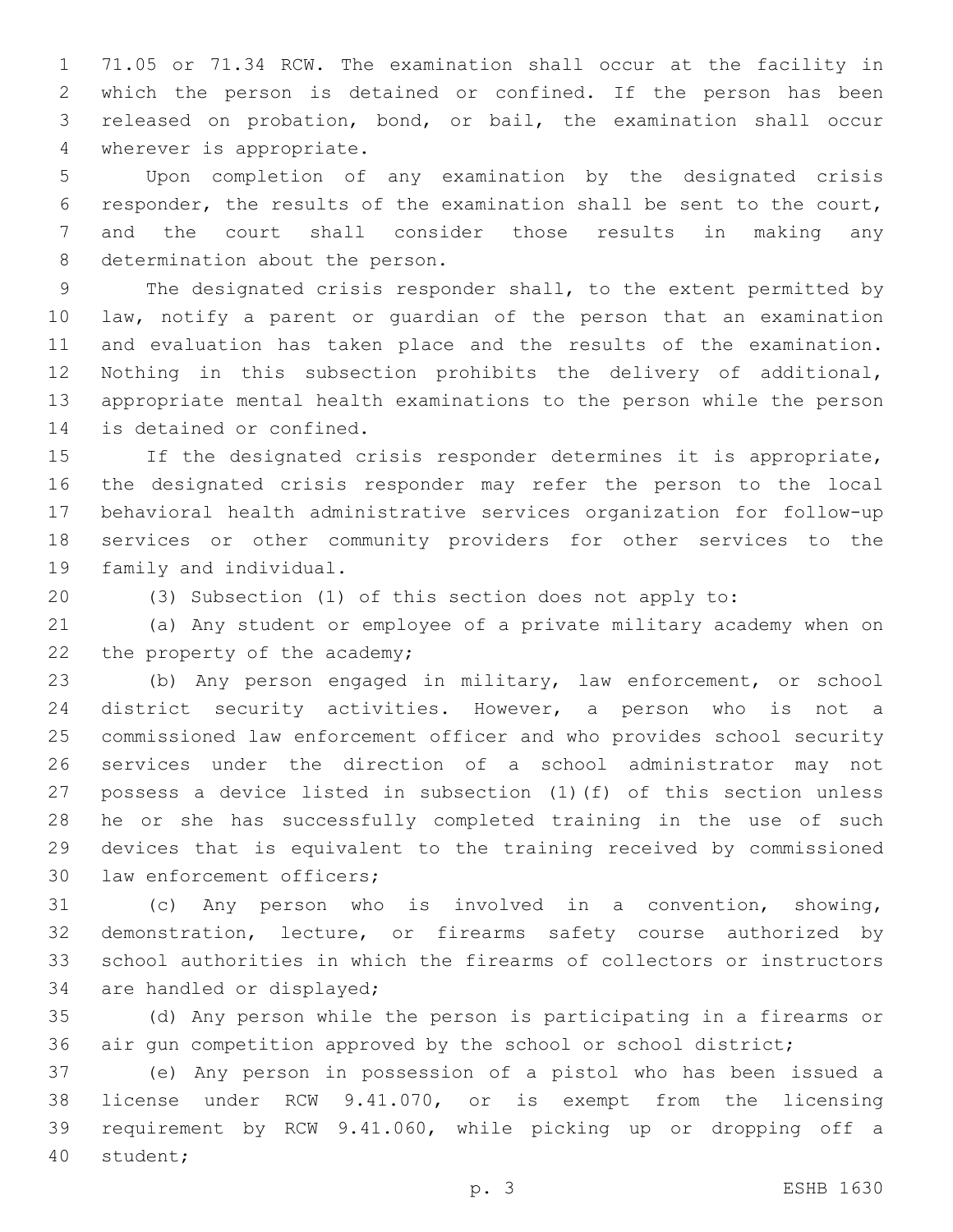(f) Any nonstudent at least eighteen years of age legally in possession of a firearm or dangerous weapon that is secured within an attended vehicle or concealed from view within a locked unattended vehicle while conducting legitimate business at the school;

 (g) Any nonstudent at least eighteen years of age who is in lawful possession of an unloaded firearm, secured in a vehicle while 7 conducting legitimate business at the school; or

 (h) Any law enforcement officer of the federal, state, or local 9 government agency.

 (4) Subsections (1)(c) and (d) of this section do not apply to any person who possesses nun-chu-ka sticks, throwing stars, or other dangerous weapons to be used in martial arts classes authorized to be 13 conducted on the school premises.

 (5) Subsection (1)(f)(i) of this section does not apply to any person who possesses a device listed in subsection (1)(f)(i) of this section, if the device is possessed and used solely for the purpose approved by a school for use in a school authorized event, lecture, 18 or activity conducted on the school premises.

 (6) Except as provided in subsection (3)(b), (c), (f), and (h) of this section, firearms are not permitted in a public or private 21 school building.

 (7) "GUN-FREE ZONE" signs shall be posted around school facilities giving warning of the prohibition of the possession of 24 firearms on school grounds.

 (8) A school district board of directors must post signs providing notice of the restrictions on possession of firearms and 27 other weapons under this section at facilities being used for 28 official meetings of the school district board of directors.

 **Sec. 2.** RCW 9.41.305 and 2021 c 261 s 2 are each amended to read as follows:30

31 (1) Unless exempt under subsection  $((+4))$  (3) of this section, it is unlawful for any person to knowingly open carry a firearm or other weapon, as defined in RCW 9.41.300(1)(b), while knowingly being 34 in the following locations:

 (a) The west state capitol campus grounds; any buildings on the state capitol grounds; any state legislative office; or any location 37 of a public state legislative hearing or meeting during the hearing 38 or meeting; or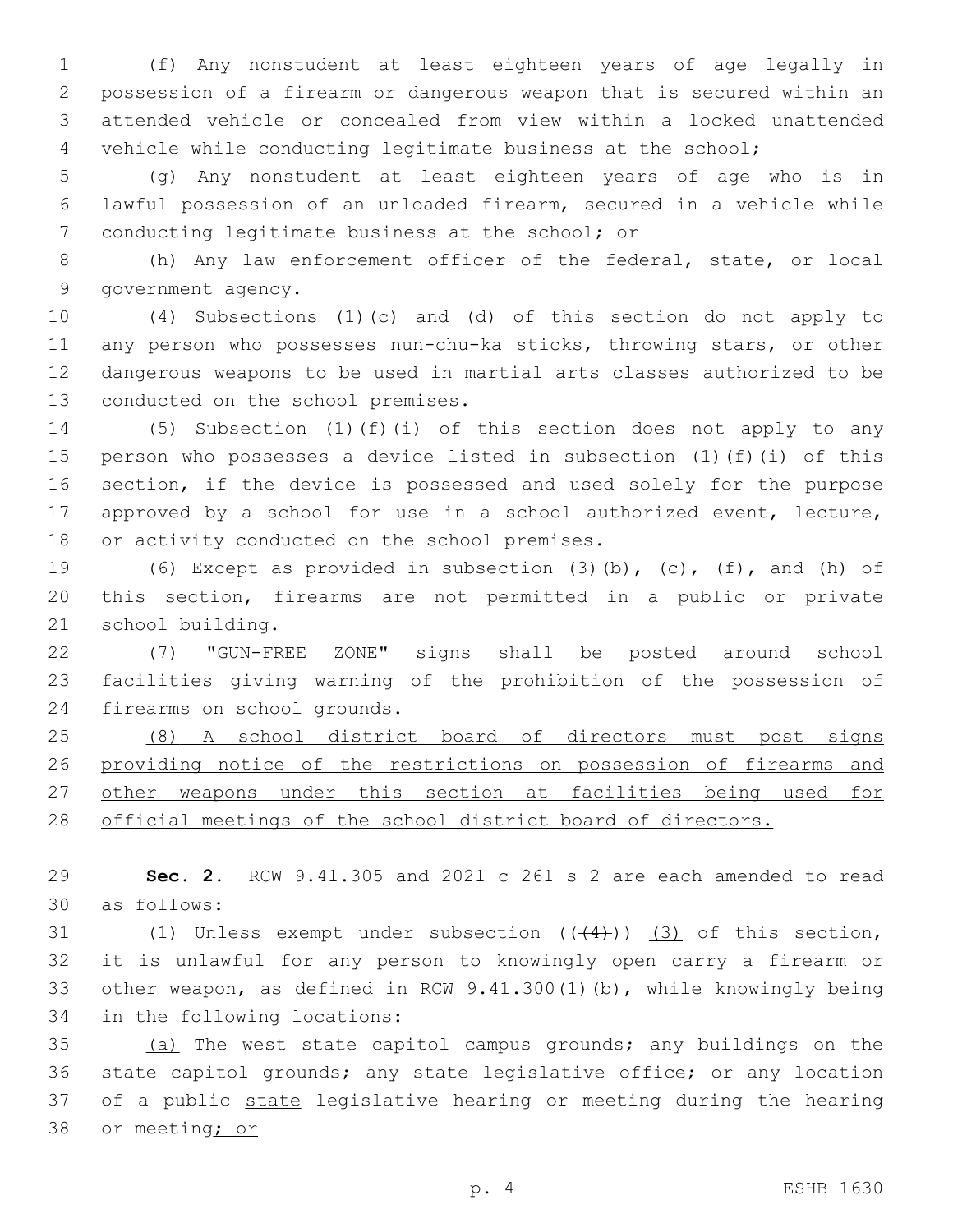(b) City, town, county, or other municipality buildings used in 2 connection with meetings of the governing body of the city, town, county, or other municipality, or any location of a public meeting or hearing of the governing body of a city, town, county, or other 5 municipality during the hearing or meeting.

(2) For the purposes of this section:

 (a) "Buildings on the state capitol grounds" means the following buildings located on the state capitol grounds, commonly known as Legislative, Temple of Justice, John L. O'Brien, John A. Cherberg, Irving R. Newhouse, Joel M. Pritchard, Helen Sommers, Insurance, Governor's Mansion, Visitor Information Center, Carlyon House, Ayer House, General Administration, 1500 Jefferson, James M. Dolliver, Old Capitol, Capitol Court, State Archives, Natural Resources, Office Building #2, Highway-License, Transportation, Employment Security, Child Care Center, Union Avenue, Washington Street, Professional 16 Arts, State Farm, and Powerhouse Buildings.

17 (((43))) (b) "Governing body" has the same meaning as in RCW 42.30.020.

 (c) "West state capitol campus grounds" means areas of the campus south of Powerhouse Rd. SW, south of Union Avenue SW as extended westward to Powerhouse Rd. SW, west of Capitol Way, north of 15th Avenue SW between Capitol Way S. and Water Street SW, west of Water Street between 15th Avenue SW and 16th Avenue SW, north of 16th Avenue SW between Water Street SW and the east banks of Capitol Lake, 25 and east of the banks of Capitol Lake.

 ( $(44)$ ))  $(3)$  Duly authorized federal, state, or local law enforcement officers or personnel are exempt from this section when carrying a firearm or other weapon in conformance with their employing agency's policy. Members of the armed forces of the United States or the state of Washington are exempt from this section when carrying a firearm or other weapon in the discharge of official duty 32 or traveling to or from official duty.

33  $((+5+))$   $(4)$  A person violating this section is quilty of a gross 34 misdemeanor.

 (( $(46)$ )) (5) Nothing in this section applies to the lawful concealed carry of a firearm by a person who has a valid concealed 37 pistol license.

 (6) A city, town, county, or other municipality must post signs providing notice of the restrictions on possession of firearms and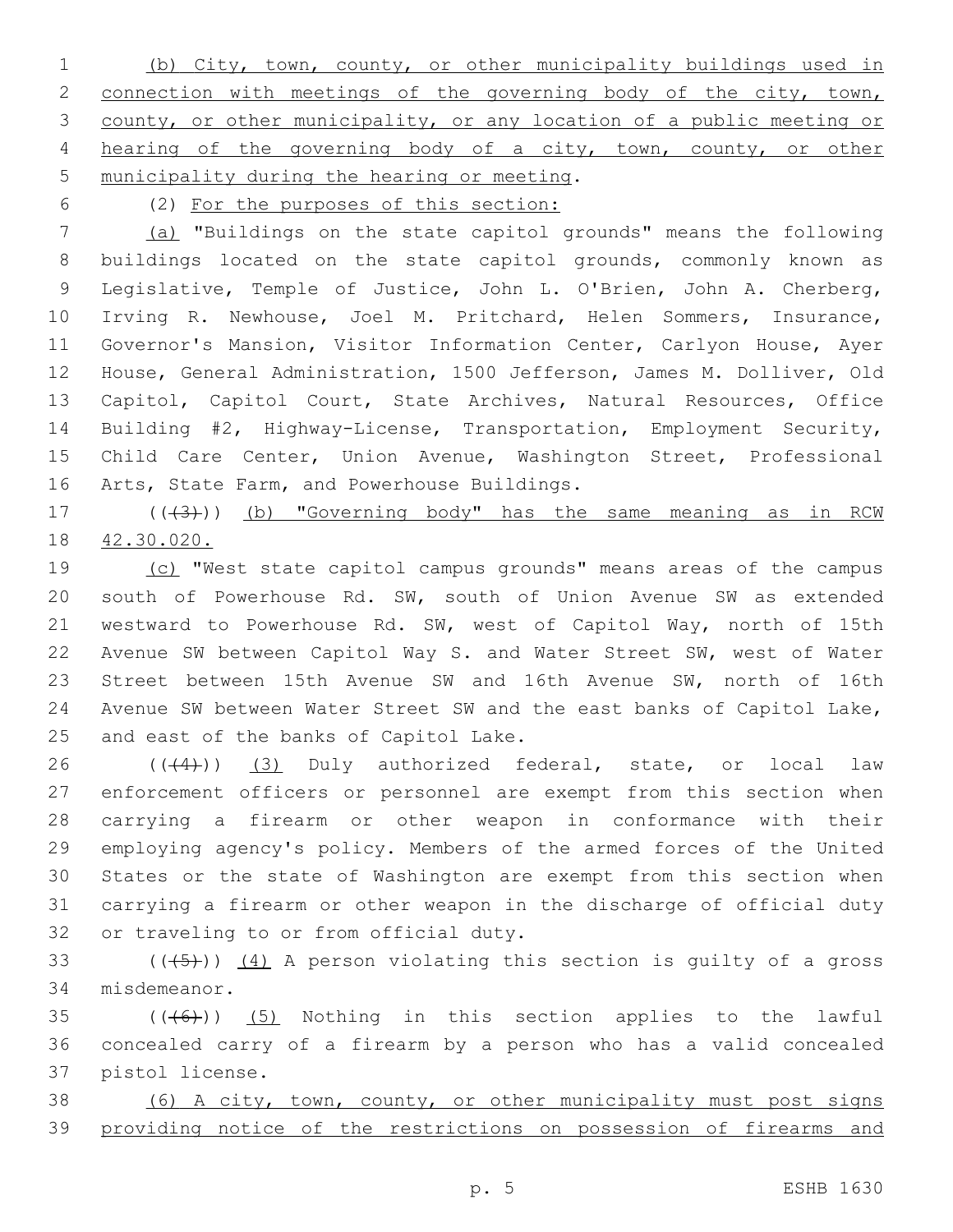## other weapons under this section at any locations specified in

2 subsection (1)(b) of this section.

 NEW SECTION. **Sec. 3.** A new section is added to chapter 9.41 RCW 4 to read as follows:

 (1) Except as provided in subsections (3) and (4) of this section, it is unlawful for a person to knowingly carry onto, or to possess in, a ballot counting center, a voting center, a student engagement hub, or the county elections and voter registration office, or areas of facilities while being used as a ballot counting 10 center, a voting center, a student engagement hub, or the county 11 elections and voter registration office:

12 (a) Any firearm;

(b) Any other dangerous weapon as described in RCW 9.41.250;

 (c) Any air gun, including any air pistol or air rifle, designed to propel a BB, pellet, or other projectile by the discharge of 16 compressed air, carbon dioxide, or other gas;

 (d)(i) Any portable device manufactured to function as a weapon and which is commonly known as a stun gun, including a projectile stun gun that projects wired probes that are attached to the device that emit an electrical charge designed to administer to a person or an animal an electric shock, charge, or impulse; or

 (ii) Any device, object, or instrument that is used or intended to be used as a weapon with the intent to injure a person by an 24 electric shock, charge, or impulse; or

(e) Any spring blade knife as defined in RCW 9.41.250.

 (2) A person who violates subsection (1) of this section is guilty of a gross misdemeanor. If a person is convicted of a violation of subsection (1)(a) of this section, the person shall have his or her concealed pistol license, if any, revoked for a period of three years. Anyone convicted under subsection (1)(a) of this section is prohibited from applying for a concealed pistol license for a period of three years from the date of conviction. The court shall order the person to immediately surrender any concealed pistol license, and within three business days notify the department of licensing in writing of the required revocation of any concealed pistol license held by the person. Upon receipt of the notification by the court, the department of licensing shall determine if the person has a concealed pistol license. If the person does have a concealed pistol license, the department of licensing shall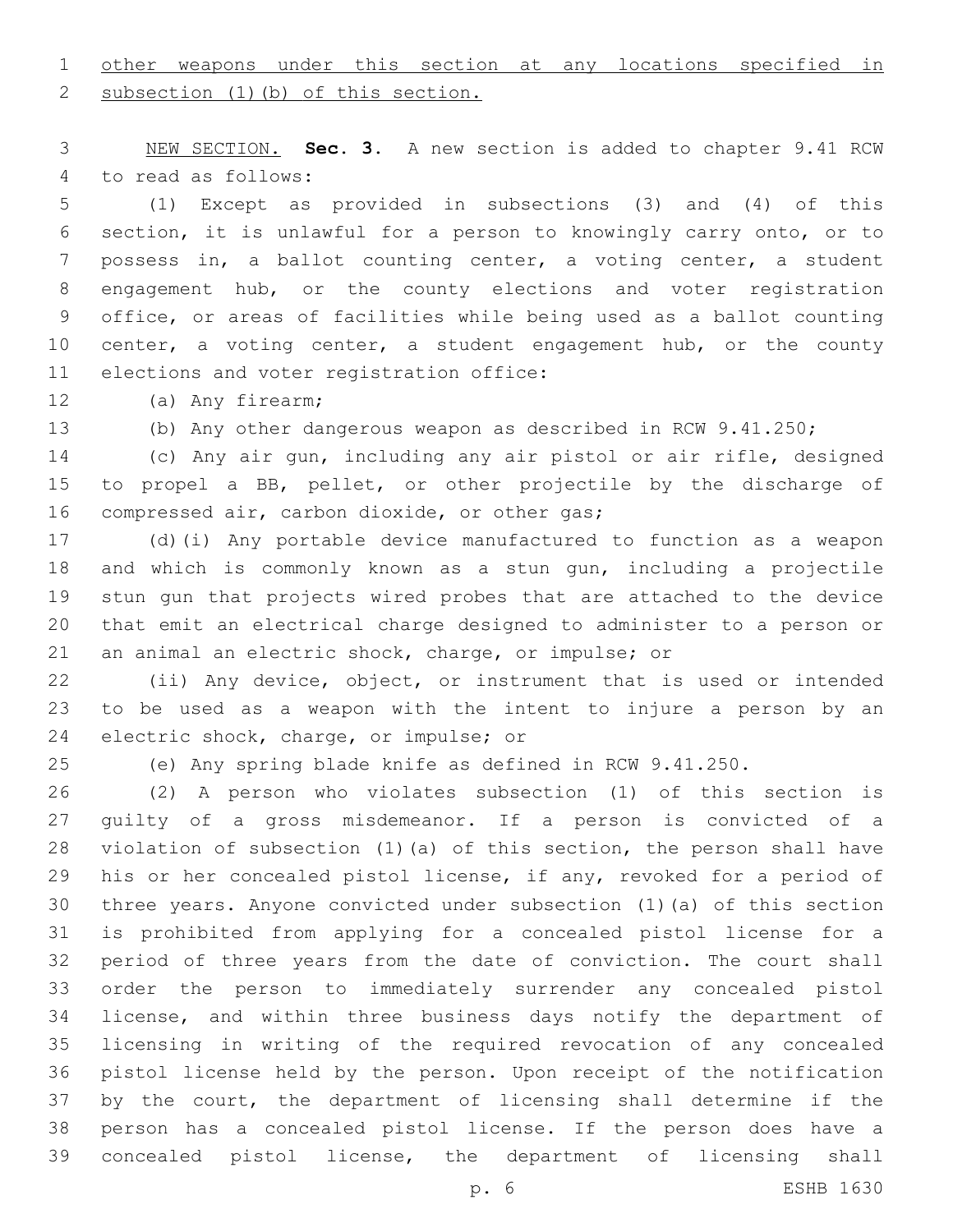immediately notify the license-issuing authority which, upon receipt of the notification, shall immediately revoke the license.

(3) Subsection (1) of this section does not apply to:

 (a) Any law enforcement officer of a federal, state, or local 5 government agency; or

 (b) Any security personnel hired by a county and engaged in security specifically for a counting center, a voting center, a student engagement hub, or the county elections and voter registration office or areas of facilities used for such purposes. However, a person who is not a commissioned law enforcement officer and who provides elections and voter registration security services under the direction of a county may not possess a firearm or device listed in subsection (1)(d) of this section unless he or she has successfully completed training in the use of firearms or such devices that is equivalent to the training received by commissioned 16 law enforcement officers.

 (4) Subsection (1) of this section does not prohibit concealed carry of a pistol, by a person licensed to carry a concealed pistol pursuant to RCW 9.41.070, in any voting center, student engagement hub, county elections and voter registration office, or areas of facilities while being used as a voting center, student engagement hub, or county elections and voter registration office. However, no weapon restricted by this section, whether concealed or openly carried, may be possessed in any ballot counting center or areas of facilities while being used as a ballot counting center.

 (5) Elections officers and officials must post signs providing notice of the restriction on possession of firearms and other weapons 28 at each counting center, voting center, student engagement hub, or county elections and voter registration office, or areas of facilities while being used as a counting center, a voting center, a student engagement hub, or the county elections and voter 32 registration office.

(6) For the purposes of this section:33

 (a) "Ballot counting center" has the same meaning as "counting 35 center" in RCW 29A.04.019;

 (b) "Voting center" means a voting center as described in RCW 37 29A.40.160; and

 (c) "Student engagement hub" means a student engagement hub as 39 described in RCW 29A.40.180.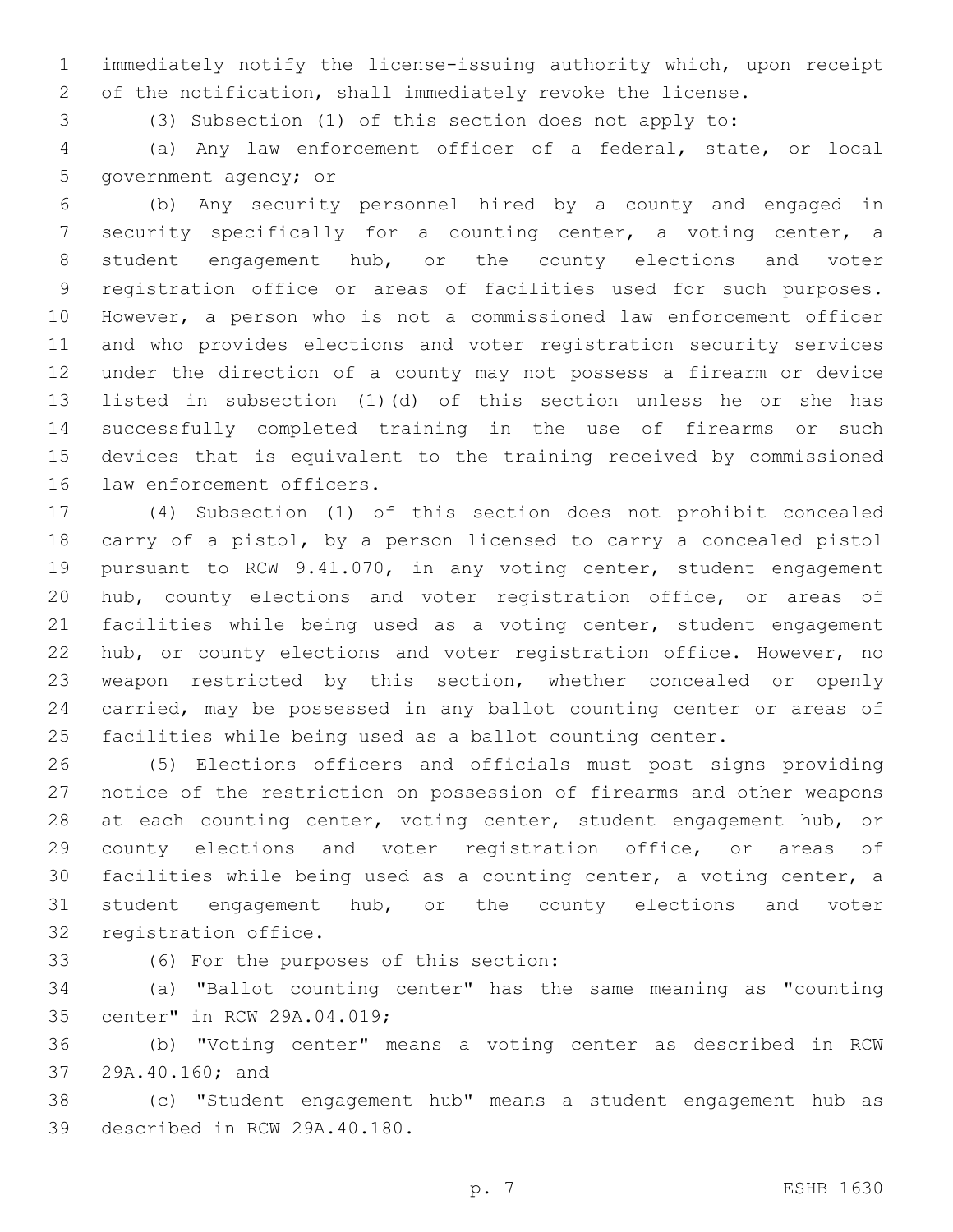**Sec. 4.** RCW 9.41.280 and 2022 c . . . s 1 (section 1 of this 2 act) and 2022 c . . . (Substitute House Bill No. 1224) s 2 are each 3 reenacted to read as follows:

 (1) It is unlawful for a person to knowingly carry onto, or to possess on, public or private elementary or secondary school premises, school-provided transportation, areas of facilities while being used exclusively by public or private schools, or areas of facilities while being used for official meetings of a school 9 district board of directors:

10 (a) Any firearm;

(b) Any other dangerous weapon as defined in RCW 9.41.250;

 (c) Any device commonly known as "nun-chu-ka sticks," consisting of two or more lengths of wood, metal, plastic, or similar substance 14 connected with wire, rope, or other means;

 (d) Any device, commonly known as "throwing stars," which are multipointed, metal objects designed to embed upon impact from any 17 aspect;

 (e) Any air gun, including any air pistol or air rifle, designed to propel a BB, pellet, or other projectile by the discharge of 20 compressed air, carbon dioxide, or other gas;

 (f)(i) Any portable device manufactured to function as a weapon and which is commonly known as a stun gun, including a projectile stun gun which projects wired probes that are attached to the device that emit an electrical charge designed to administer to a person or an animal an electric shock, charge, or impulse; or

 (ii) Any device, object, or instrument which is used or intended to be used as a weapon with the intent to injure a person by an 28 electric shock, charge, or impulse; or

(g) Any spring blade knife as defined in RCW 9.41.250.

 (2) Any such person violating subsection (1) of this section is guilty of a gross misdemeanor. If any person is convicted of a violation of subsection (1)(a) of this section, the person shall have his or her concealed pistol license, if any revoked for a period of three years. Anyone convicted under this subsection is prohibited from applying for a concealed pistol license for a period of three years. The court shall send notice of the revocation to the department of licensing, and the city, town, or county which issued 38 the license.

 Any violation of subsection (1) of this section by elementary or secondary school students constitutes grounds for expulsion from the

p. 8 ESHB 1630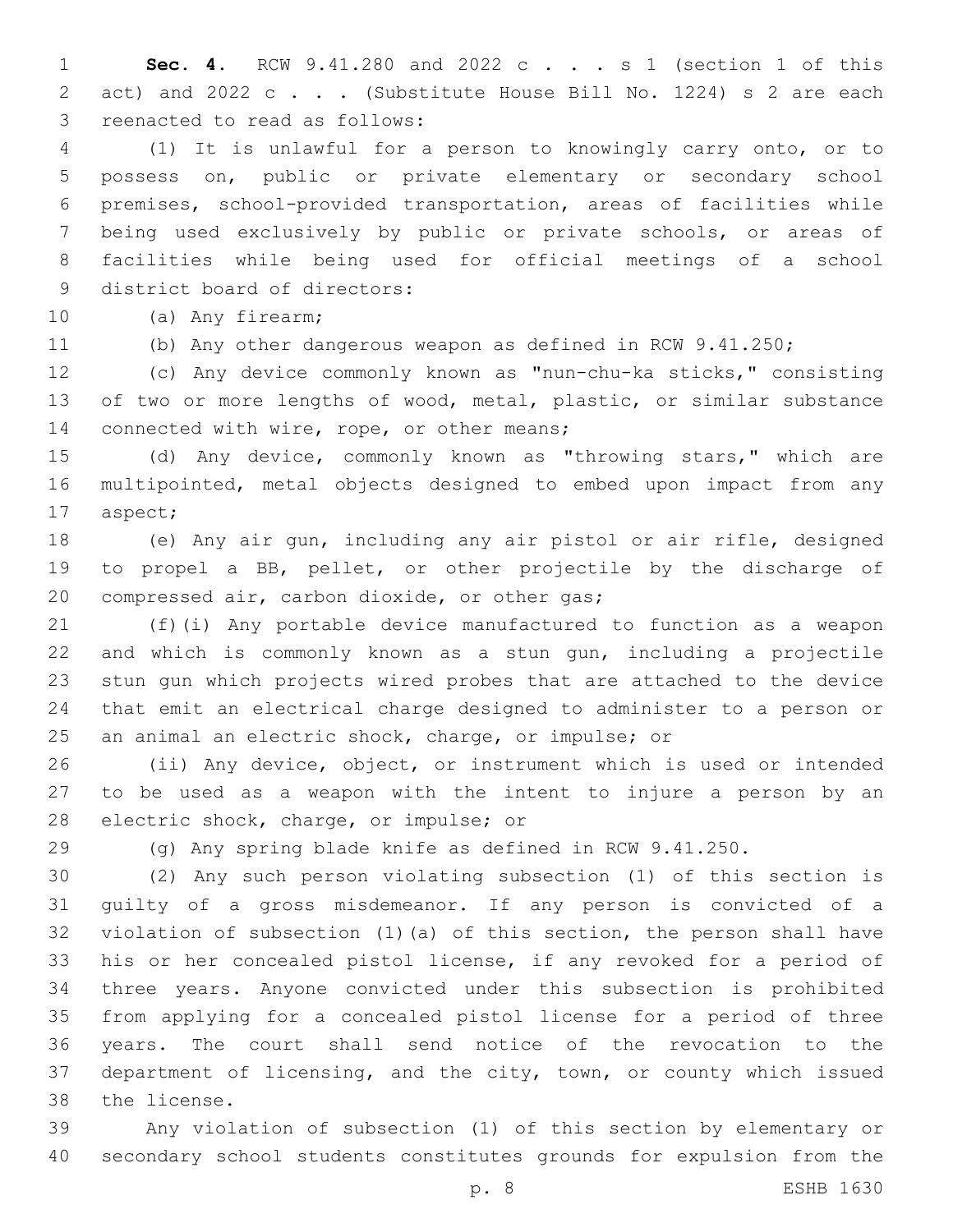state's public schools in accordance with RCW 28A.600.010. An appropriate school authority shall promptly notify law enforcement and the student's parent or guardian regarding any allegation or 4 indication of such violation.

 Upon the arrest of a person at least 12 years of age and not more than 21 years of age for violating subsection (1)(a) of this section, the person shall be detained or confined in a juvenile or adult facility for up to 72 hours. The person shall not be released within the 72 hours until after the person has been examined and evaluated by the designated crisis responder unless the court in its discretion releases the person sooner after a determination regarding probable 12 cause or on probation bond or bail.

 Within 24 hours of the arrest, the arresting law enforcement agency shall refer the person to the designated crisis responder for examination and evaluation under chapter 71.05 or 71.34 RCW and inform a parent or guardian of the person of the arrest, detention, and examination. The designated crisis responder shall examine and evaluate the person subject to the provisions of chapter 71.05 or 71.34 RCW. The examination shall occur at the facility in which the person is detained or confined. If the person has been released on probation, bond, or bail, the examination shall occur wherever is 22 appropriate.

 Upon completion of any examination by the designated crisis responder, the results of the examination shall be sent to the court, and the court shall consider those results in making any 26 determination about the person.

 The designated crisis responder shall, to the extent permitted by law, notify a parent or guardian of the person that an examination and evaluation has taken place and the results of the examination. Nothing in this subsection prohibits the delivery of additional, appropriate mental health examinations to the person while the person 32 is detained or confined.

 If the designated crisis responder determines it is appropriate, the designated crisis responder may refer the person to the local behavioral health administrative services organization for follow-up services or the health care authority or other community providers 37 for other services to the family and individual.

(3) Subsection (1) of this section does not apply to:

 (a) Any student or employee of a private military academy when on 40 the property of the academy;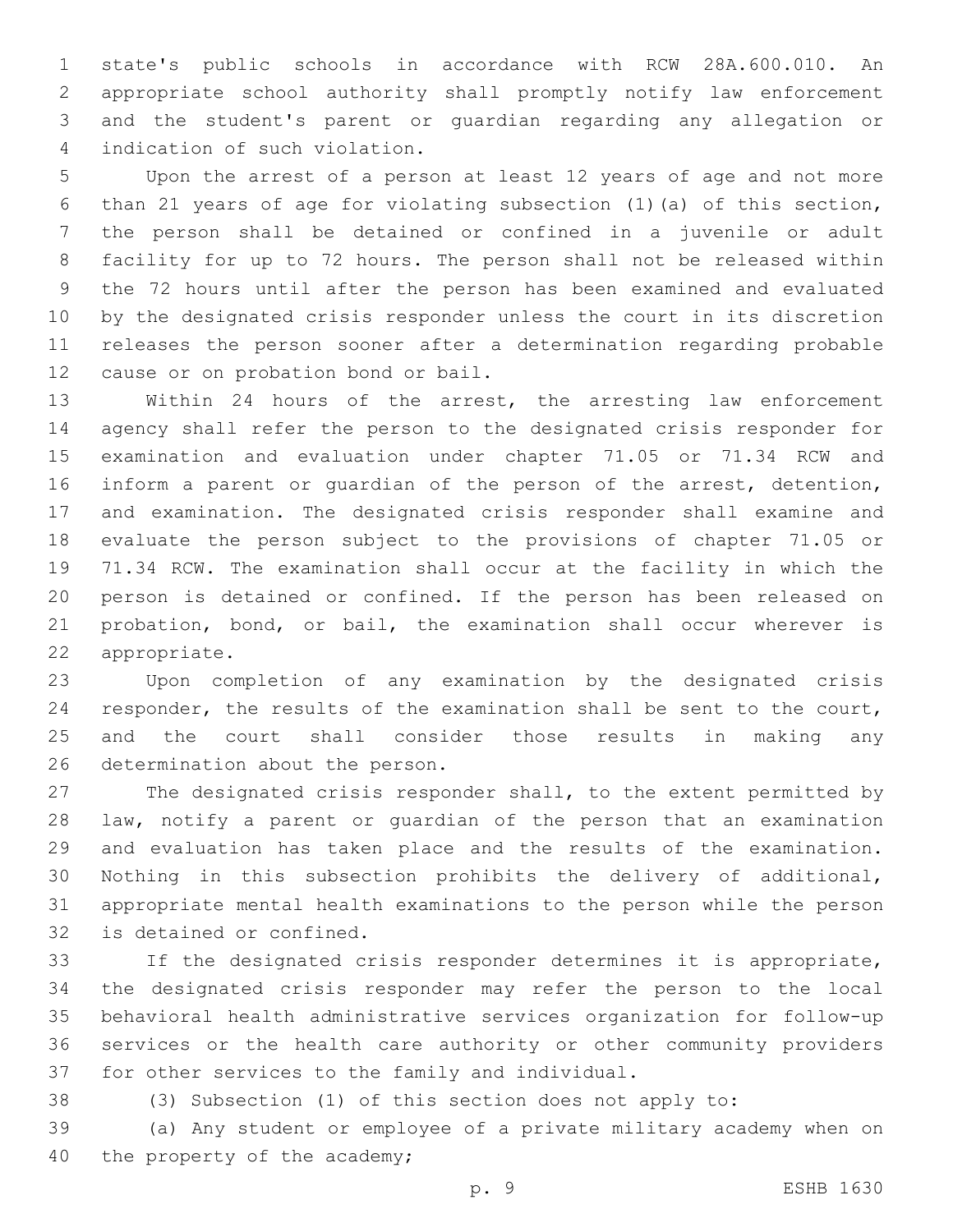(b) Any person engaged in military, law enforcement, or school district security activities. However, a person who is not a commissioned law enforcement officer and who provides school security services under the direction of a school administrator may not possess a device listed in subsection (1)(f) of this section unless he or she has successfully completed training in the use of such devices that is equivalent to the training received by commissioned 8 law enforcement officers;

 (c) Any person who is involved in a convention, showing, demonstration, lecture, or firearms safety course authorized by school authorities in which the firearms of collectors or instructors 12 are handled or displayed;

 (d) Any person while the person is participating in a firearms or 14 air gun competition approved by the school or school district;

 (e) Any person in possession of a pistol who has been issued a license under RCW 9.41.070, or is exempt from the licensing requirement by RCW 9.41.060, while picking up or dropping off a 18 student;

 (f) Any nonstudent at least 18 years of age legally in possession of a firearm or dangerous weapon that is secured within an attended vehicle or concealed from view within a locked unattended vehicle while conducting legitimate business at the school;

 (g) Any nonstudent at least 18 years of age who is in lawful possession of an unloaded firearm, secured in a vehicle while 25 conducting legitimate business at the school; or

 (h) Any law enforcement officer of the federal, state, or local 27 government agency.

 (4) Subsections (1)(c) and (d) of this section do not apply to any person who possesses nun-chu-ka sticks, throwing stars, or other dangerous weapons to be used in martial arts classes authorized to be 31 conducted on the school premises.

 (5) Subsection (1)(f)(i) of this section does not apply to any person who possesses a device listed in subsection (1)(f)(i) of this section, if the device is possessed and used solely for the purpose approved by a school for use in a school authorized event, lecture, 36 or activity conducted on the school premises.

 (6) Except as provided in subsection (3)(b), (c), (f), and (h) of this section, firearms are not permitted in a public or private school building.39